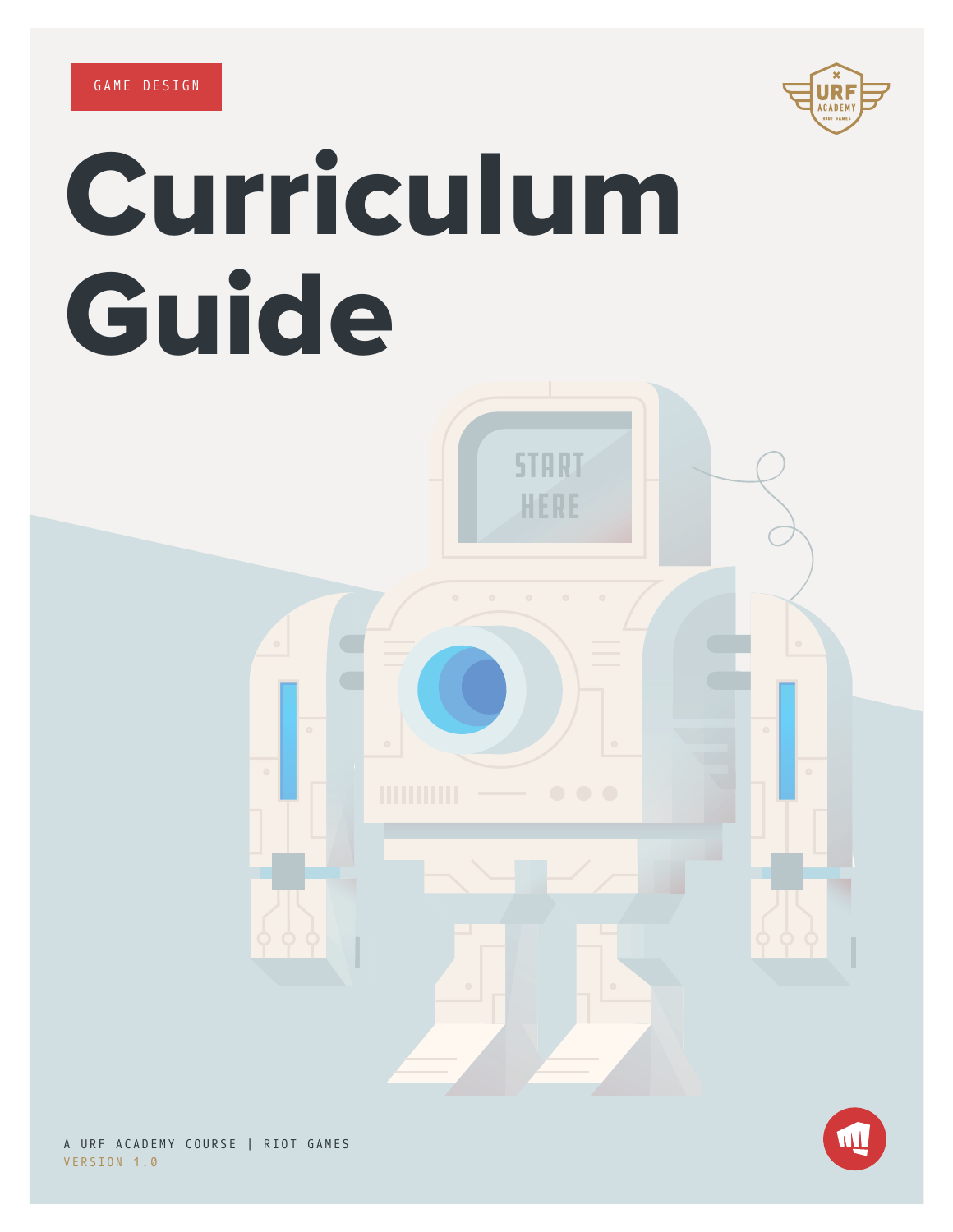### Overview



Riot Games' Game Design curriculum is an entry-level course that teaches high school students the fundamental elements of game design using a framework and interactive workshops created by our own game designers. Students will ultimately utilize their newfound knowledge of core game design concepts like goals, types of fun, opposition, rules, interaction, and balance to create a paper prototype of a multiplayer game.

### Teaching Goals



- 1. Outline and implement an engaging framework for understanding game design.
- 2. Empower students with language and concepts necessary to engage more deeply with games.
- 3. Develop students' collaboration skills, creativity, and curiosity.
- 4. Provide the opportunity for students to have a hands-on experience creating games.
- 5. Encourage ongoing excitement to learn and think about games after the curriculum is completed.

**Our curriculum is adapted from a college-level curriculum designed by Stone Librande, a Senior Game Designer at Riot Games.**

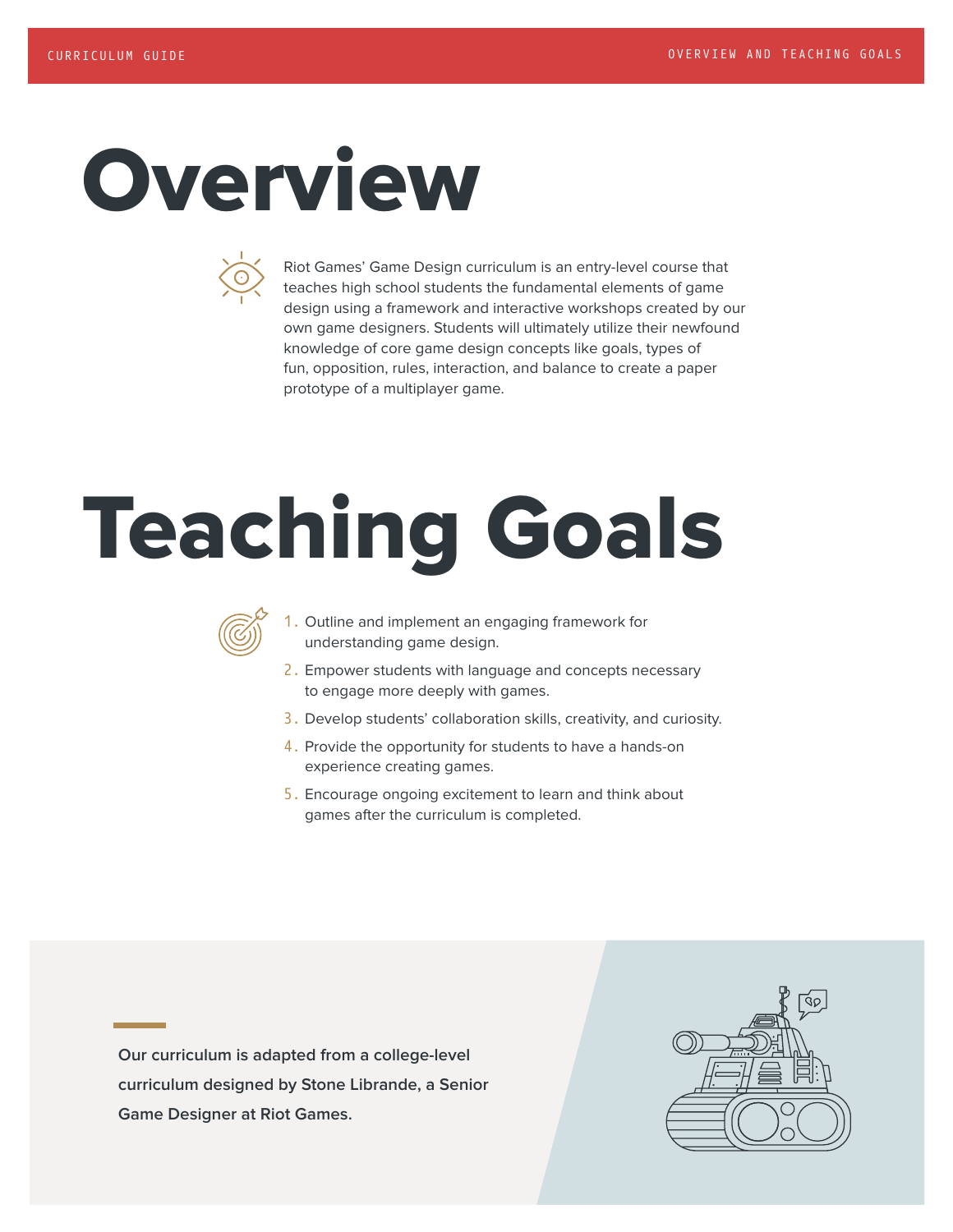### Origins and Values

### **URF Academy is Launched**

In 2016, a group of Rioters launched URF Academy, an interactive game design workshop for high school students at our headquarters in Los Angeles. URF Academy's goals were to teach local students about fundamental concepts in game design and showcase the breadth of careers in the gaming industry.

#### 2016 2018

### **URF Academy Expands**

After hosting more than 500 students over the course of two years, we expanded URF to several regional offices, including St. Louis, Dublin, Sydney, São Paulo, and Mexico City. Simultaneously, we began co-developing a free, online curriculum with two veteran computer science and game design educators to empower teachers to provide high quality game design instruction to high school students around the world.

**We designed the curriculum with accessibility in mind. Any teacher with basic access to the internet and some paper should be able to teach students how to make a fun game.**

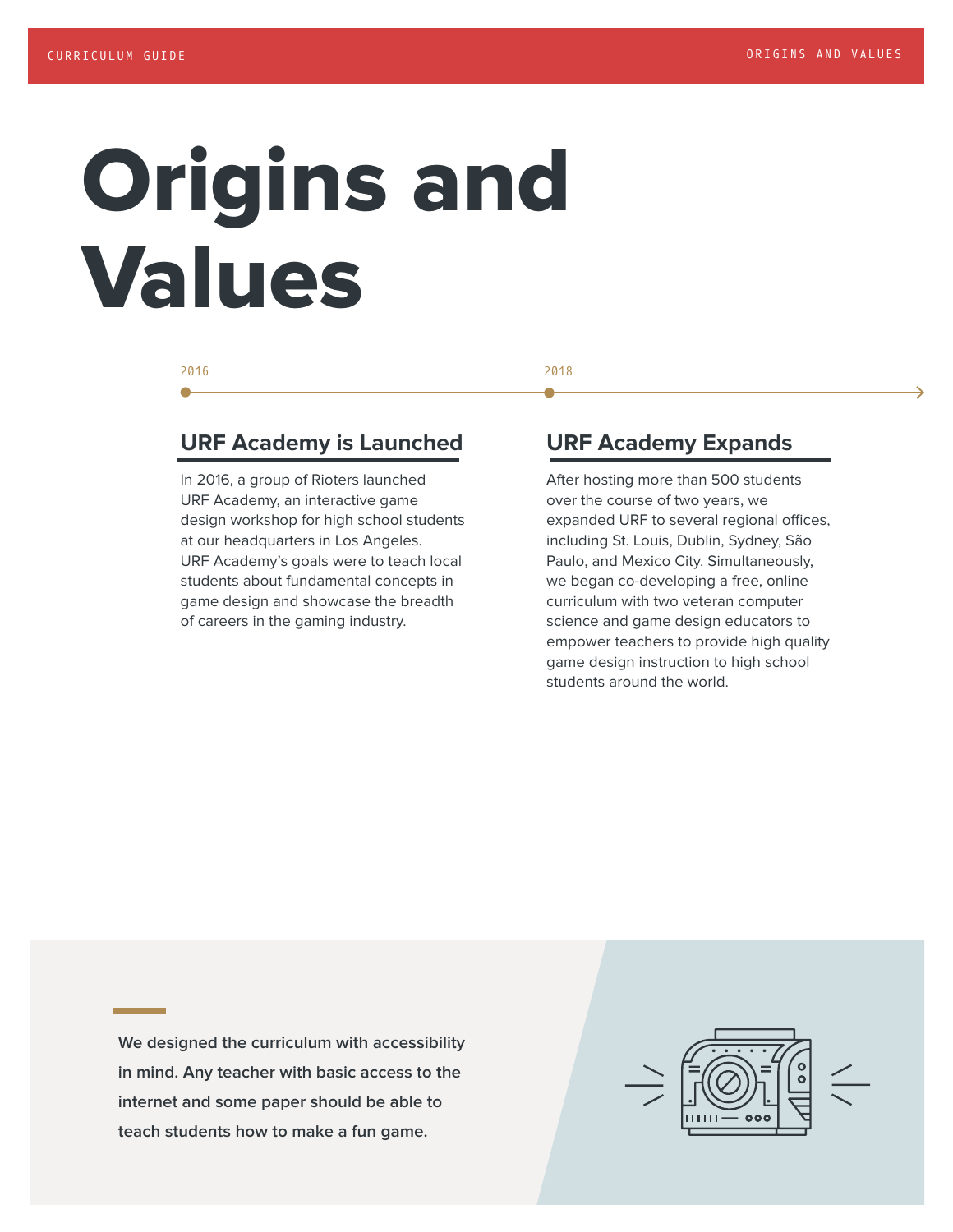**We want to democratize game design education for all and inspire the next generation of game designers.** 

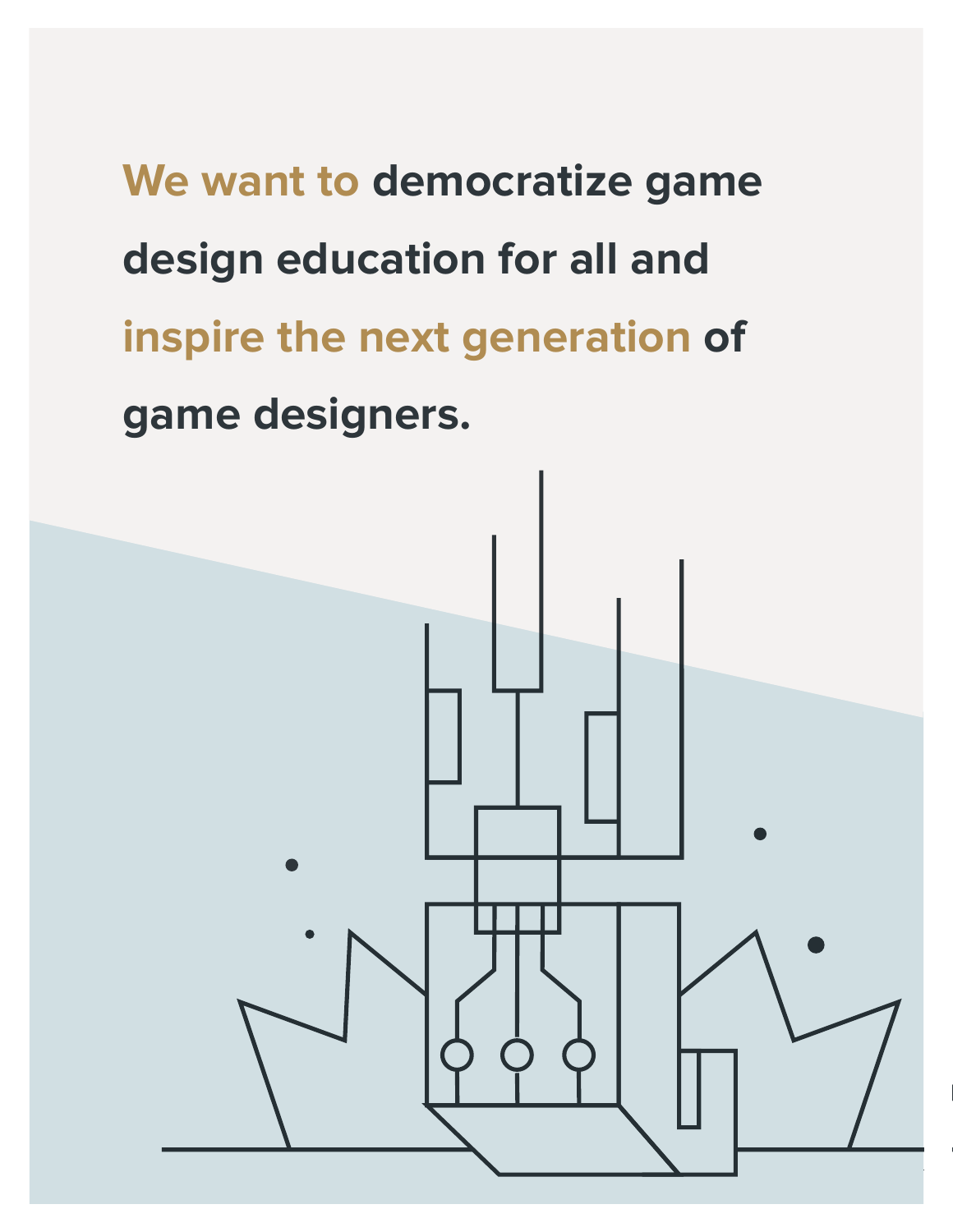### Curriculum



### **Overall Difficulty**

Content was designed for high school freshmen/sophomores, but can be applicable for middle school students (ages 12-13) with additional guidance

### **Course Length**

**5 core modules containing 9 lessons** Each lesson takes 60 minutes

**1 final project module containing 5 lessons** Each lesson takes 60 minutes



### **Game Design Framework**

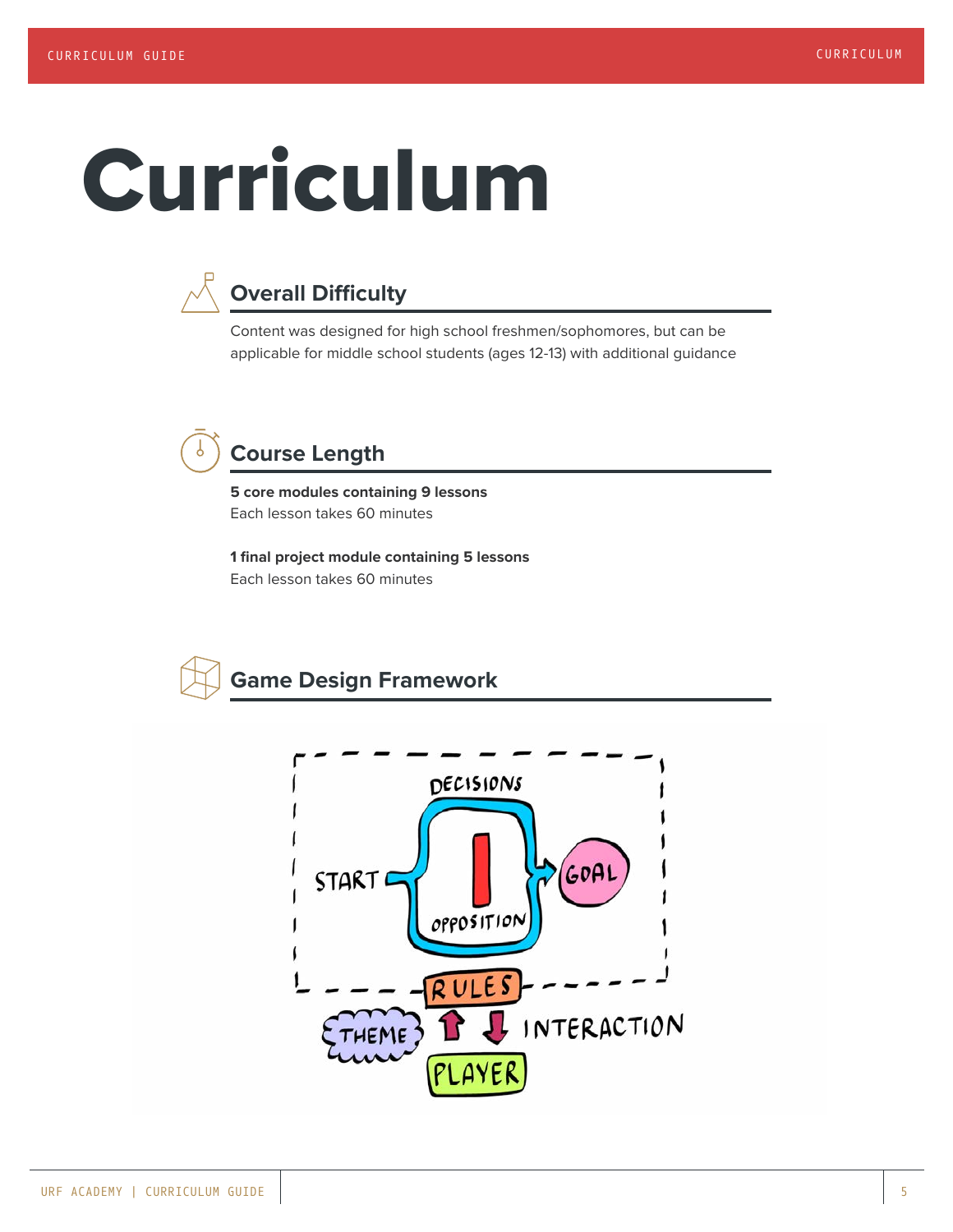### Structure

#### MODULE 01 **Game Feeling & 8 Kinds of Fun**

- Define game feeling and explore memorable experiences and emotions students have encountered while playing games
- Explore how types of fun be categorized and utilized to help produce a game feeling
- Introduction to the game design framework and how it can be used to design high quality games

#### MODULE 03 **Meaningful Decisions & Opposition**

- Learn how to use problem solving and iterative design to improve gameplay quality
- Learn about opposition, flow, and core game loops by 'programming' a balanced game

#### MODULE 05 **Interaction**

- Learn how game mechanics are used to create meaningful decisions (depth) and rich gameplay
- Explore depth, breadth, complexity, and elegance with regards to game



#### MODULE 02 **Goals & Pacing**

- Learn how goals and subgoals affect the player's experience through an interactive game where the rules are constant but the goals change
- Understand several criteria for evaluating goals and designs
- Learn how goals and subgoals can influence pacing

#### MODULE 04 **Rules, Thematics, & Complexity**

- Learn how thematics and narrative influence a game's mechanics and rules to create resonant gameplay
- Learn about complexity as it pertains to rules and techniques to reduce it, such as piggybacking

#### MODULE 06: FINAL PROJECT **Paper Prototype**

- Learn how to develop a game premise by creating the theme, title, type of fun, setting, narrative, player, goal, opposition, mechanics and rules
- Learn several techniques for creating new mechanics, such as iterating with constraints, idea spiraling and backtracking
- Learn about the benefits of paper prototyping and some techniques to quickly and affordably create them
- Learn about playtesting games to find problems, identify opportunities for improvement and validate assumptions about a particular design
- Learn about giving and receiving feedback and the qualities of high and low quality feedback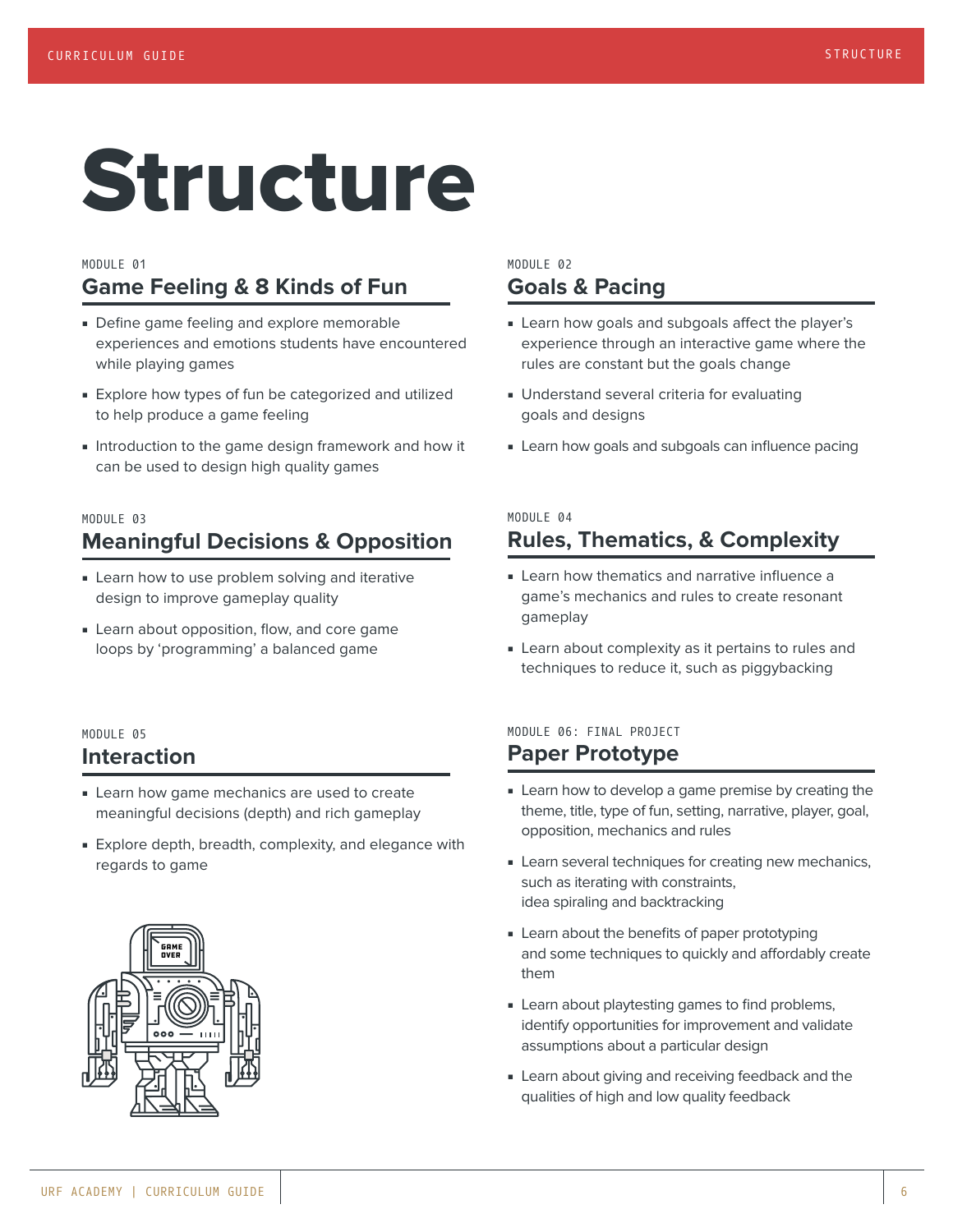### Education Standards Connections

|                                                               | ELA COMMON CORE STATE STANDARDS: SPEAKING & LISTENING                                                                                                                                                                                                                                                                                  |  |  |
|---------------------------------------------------------------|----------------------------------------------------------------------------------------------------------------------------------------------------------------------------------------------------------------------------------------------------------------------------------------------------------------------------------------|--|--|
| SL.9-10.1                                                     | Initiate and participate effectively in a range of collaborative discussions (one-on-one, in groups,<br>and teacher-led) with diverse partners on grades 9-10 topics, texts, and issues, building on others'<br>ideas and expressing their own clearly and persuasively.                                                               |  |  |
|                                                               | ELA COMMON CORE STATE STANDARDS: LANGUAGE                                                                                                                                                                                                                                                                                              |  |  |
| $L.9-10.1$                                                    | Demonstrate command of the conventions of standard English grammar and usage when writing<br>or speaking.                                                                                                                                                                                                                              |  |  |
| $L.9-10.2$                                                    | Demonstrate command of the conventions of standard English capitalization, punctuation, and<br>spelling when writing.                                                                                                                                                                                                                  |  |  |
| $L.9-10.3$                                                    | Apply knowledge of language to understand how language functions in different contexts, to<br>make effective choices for meaning or style, and to comprehend more fully when reading or<br>listening.                                                                                                                                  |  |  |
| $L.9-10.6$                                                    | Acquire and use accurately general academic and domain-specific words and phrases, sufficient<br>for reading, writing, speaking, and listening at the college and career readiness level; demonstrate<br>independence in gathering vocabulary knowledge when considering a word or phrase important<br>to comprehension or expression. |  |  |
| ELA COMMON CORE STATE STANDARDS: SCIENCE & TECHNICAL SUBJECTS |                                                                                                                                                                                                                                                                                                                                        |  |  |
| RST.9-10.3                                                    | Follow precisely a complex multistep procedure when carrying out experiments, taking<br>measurements, or performing technical tasks, attending to special cases or exceptions defined in<br>the text.                                                                                                                                  |  |  |
| <b>RST.9-10.7</b>                                             | Translate quantitative or technical information expressed in words in a text into visual form (e.g., a<br>table or chart) and translate information expressed visually or mathematically (e.g., in an equation)<br>into words.                                                                                                         |  |  |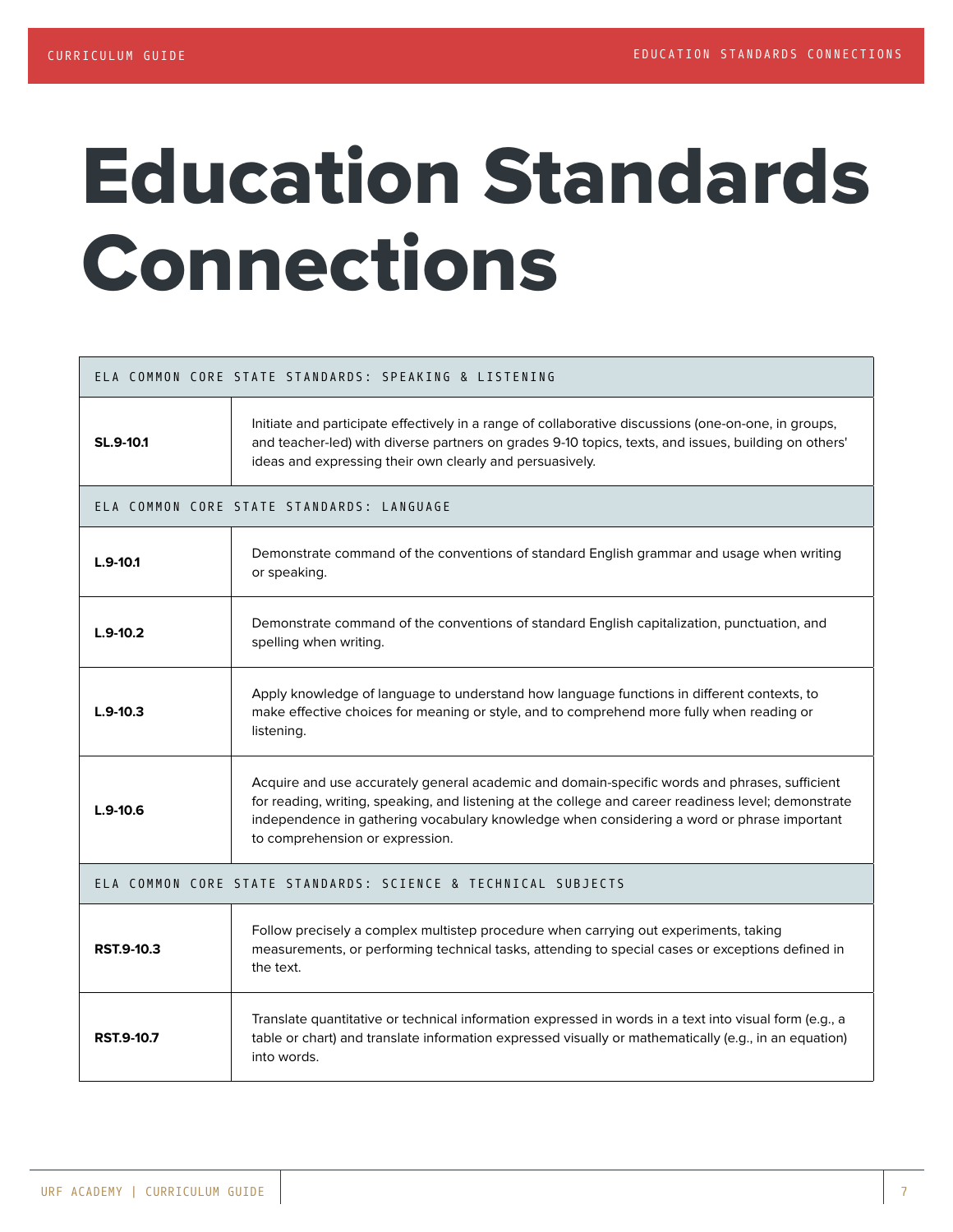┑

 $\Box$ 

|                                                               | NEXT GENERATION SCIENCE STANDARDS (NGSS): ENGINEERING DESIGN                                                                                                                                                                                                                                                                                                                                                                                                                                                                |  |  |
|---------------------------------------------------------------|-----------------------------------------------------------------------------------------------------------------------------------------------------------------------------------------------------------------------------------------------------------------------------------------------------------------------------------------------------------------------------------------------------------------------------------------------------------------------------------------------------------------------------|--|--|
| HS-ETS1-1                                                     | Analyze a major global challenge to specify qualitative and quantitative criteria and constraints for<br>solutions that account for societal needs and wants.                                                                                                                                                                                                                                                                                                                                                               |  |  |
| HS-ETS1-2                                                     | Design a solution to a complex real-world problem by breaking it down into smaller, more<br>manageable problems that can be solved through engineering.                                                                                                                                                                                                                                                                                                                                                                     |  |  |
| HS-ETS1-3                                                     | Evaluate a solution to a complex real-world problem based on prioritized criteria and trade-offs<br>that account for a range of constraints, including cost, safety, reliability, and aesthetics as well as<br>possible social, cultural, and environmental impacts.                                                                                                                                                                                                                                                        |  |  |
| CTE MODEL CURRICULUM STANDARDS: ARTS, MEDIA AND ENTERTAINMENT |                                                                                                                                                                                                                                                                                                                                                                                                                                                                                                                             |  |  |
| D <sub>2.0</sub>                                              | Analyze the core tasks and challenges of video game design and explore the methods used to<br>create and sustain player immersion.<br>D2.2 Break down and identify the fundamental building blocks of game play: player goals, player<br>actions, rewards and challenges<br>D2.4 Research and define the term "player immersion"<br>D2.5 Explore and explain the factors that create player immersion in a game<br>D2.8 Prototype a small game using real-world objects, such as dice, cards, balls, pen<br>and paper, etc. |  |  |
| D5.0                                                          | Demonstrate an understanding of testing techniques used to evaluate, assess, rate, and review<br>quality assurance of video games.<br>D5.1 Test and analyze games to determine the quality of rules, interfaces, navigation, performance,<br>and game play<br>D5.2 Identify the key elements in a game and make intelligent judgements about whether the<br>game succeeded or failed in its objectives.                                                                                                                     |  |  |
| D6.0                                                          | Understand the general procedures, documentation, and requirements of large scale game<br>design projects. Examine and categorize the significant processes in the production of games.<br>D6.2 Discuss the iterative nature of game and simulation design<br>D6.3 Develop design plans, character sketches, documentation, and storyboards for<br>proposed games.<br>D6.7 Create a set of original design documents and build a small game.                                                                                |  |  |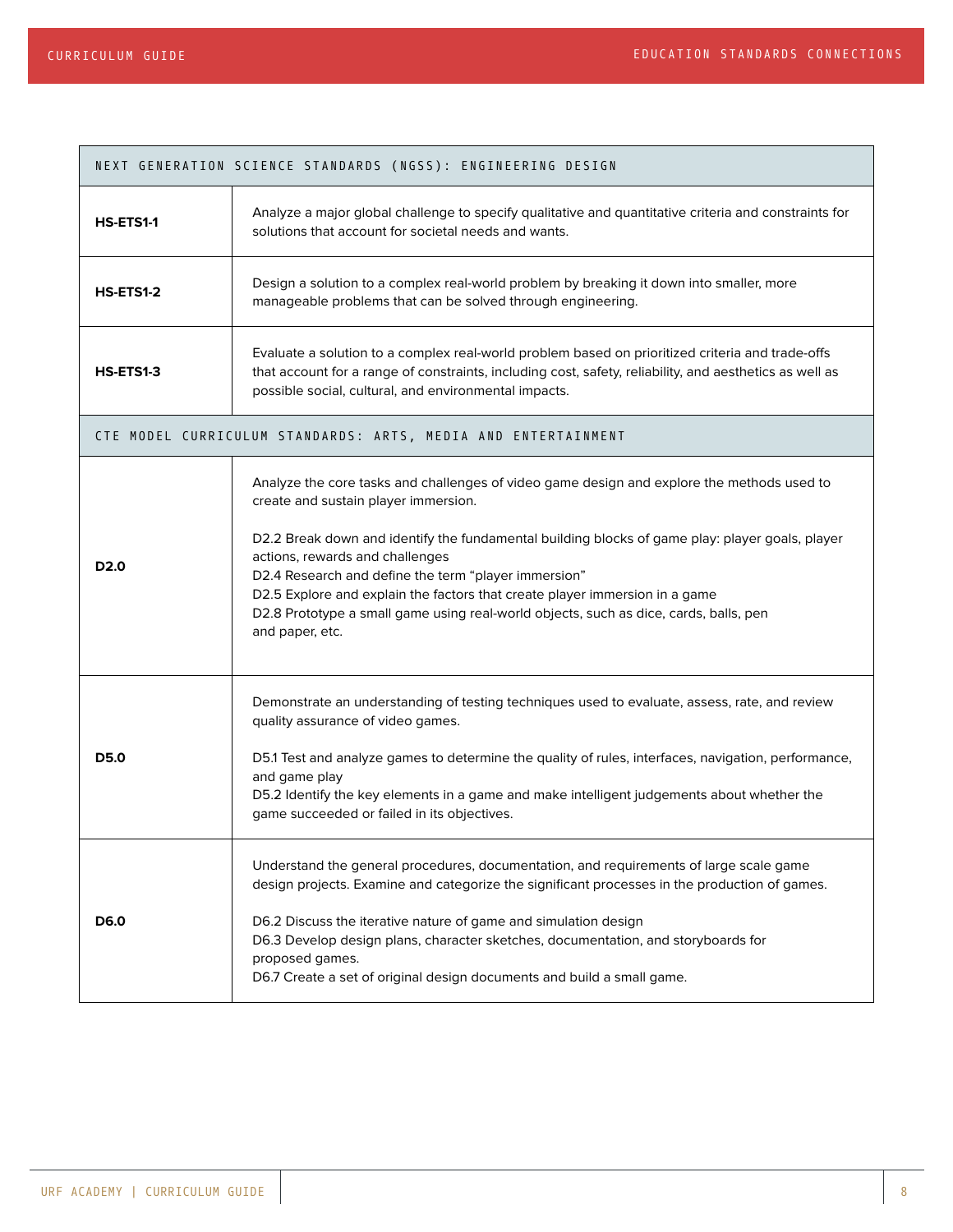| D <sub>10.0</sub> | Students will build a game that demonstrates teamwork and project management by creating<br>a game design production plan that describes the game play, outcomes, controls, rewards,<br>interface, and artistic style of a video game.<br>D10.2 Solicit and accept constructive criticism<br>D10.6 Test and debug the completed game<br>D10.7 Apply listening, speaking and collaborative communication skills to effectively<br>convey information.<br>D10.8 (Optional) Demonstrate a professional level of written and oral communication as necessary<br>in the game industry.                                                                                          |  |  |
|-------------------|----------------------------------------------------------------------------------------------------------------------------------------------------------------------------------------------------------------------------------------------------------------------------------------------------------------------------------------------------------------------------------------------------------------------------------------------------------------------------------------------------------------------------------------------------------------------------------------------------------------------------------------------------------------------------|--|--|
|                   | CTE MODEL CURRICULUM STANDARDS: INFORMATION AND COMMUNICATION TECHNOLOGIES                                                                                                                                                                                                                                                                                                                                                                                                                                                                                                                                                                                                 |  |  |
|                   | Demonstrate an understanding of game and simulation analysis, design, standard documentation,<br>and development tools.                                                                                                                                                                                                                                                                                                                                                                                                                                                                                                                                                    |  |  |
| D <sub>2.0</sub>  | D2.1 Demonstrate an understanding of the vocabulary for discussing games and play by listing<br>and describing the general procedure and requirements of game and simulation design.<br>D2.3 Develop a game design document or blueprint.<br>D2.6 Demonstrate an understanding of the techniques used to evaluate game mechanics, game<br>play, flow, and game design.<br>D2.7 Describe the complex interaction between games and players and the role it plays in the<br>popularity of a game.<br>D2.8 Experience the methods used to create and sustain player immersion.<br>D2.10 Make informed decisions about game physics: how the game world works, how the players |  |  |
|                   | interact with the game world, and how the players interact with one another.                                                                                                                                                                                                                                                                                                                                                                                                                                                                                                                                                                                               |  |  |
|                   | Create a working game or simulation individually or as part of a team.                                                                                                                                                                                                                                                                                                                                                                                                                                                                                                                                                                                                     |  |  |
| D3.0              | D3.1 Create a storyboard describing the essential elements, plot, flow, and functions of the game/<br>simulation.<br>D3.2 Create a design specification document to include interface and delivery choices, rules of<br>play, navigation functionality, scoring, media choices, start and end of play, special features, and<br>development team credits.<br>D3.3 Using simple game development tools, create a game or simulation.<br>D3.4 Present the game or simulation.                                                                                                                                                                                                |  |  |
| D4.0              | Identify, describe, and implement standard game/simulation strategy and rules of play.                                                                                                                                                                                                                                                                                                                                                                                                                                                                                                                                                                                     |  |  |
|                   | D4.1 Understand strategic outlining in game designs.<br>D4.3 Use key strategic considerations in game design.<br>D4.4 Understand the process of creating and designing player actions.<br>D4.5 Create and design the game flow as it relates to story and plot.<br>D4.6 Assess common principles and procedures in game flow design.<br>D4.7 Describe rule creation elements of player challenge.                                                                                                                                                                                                                                                                          |  |  |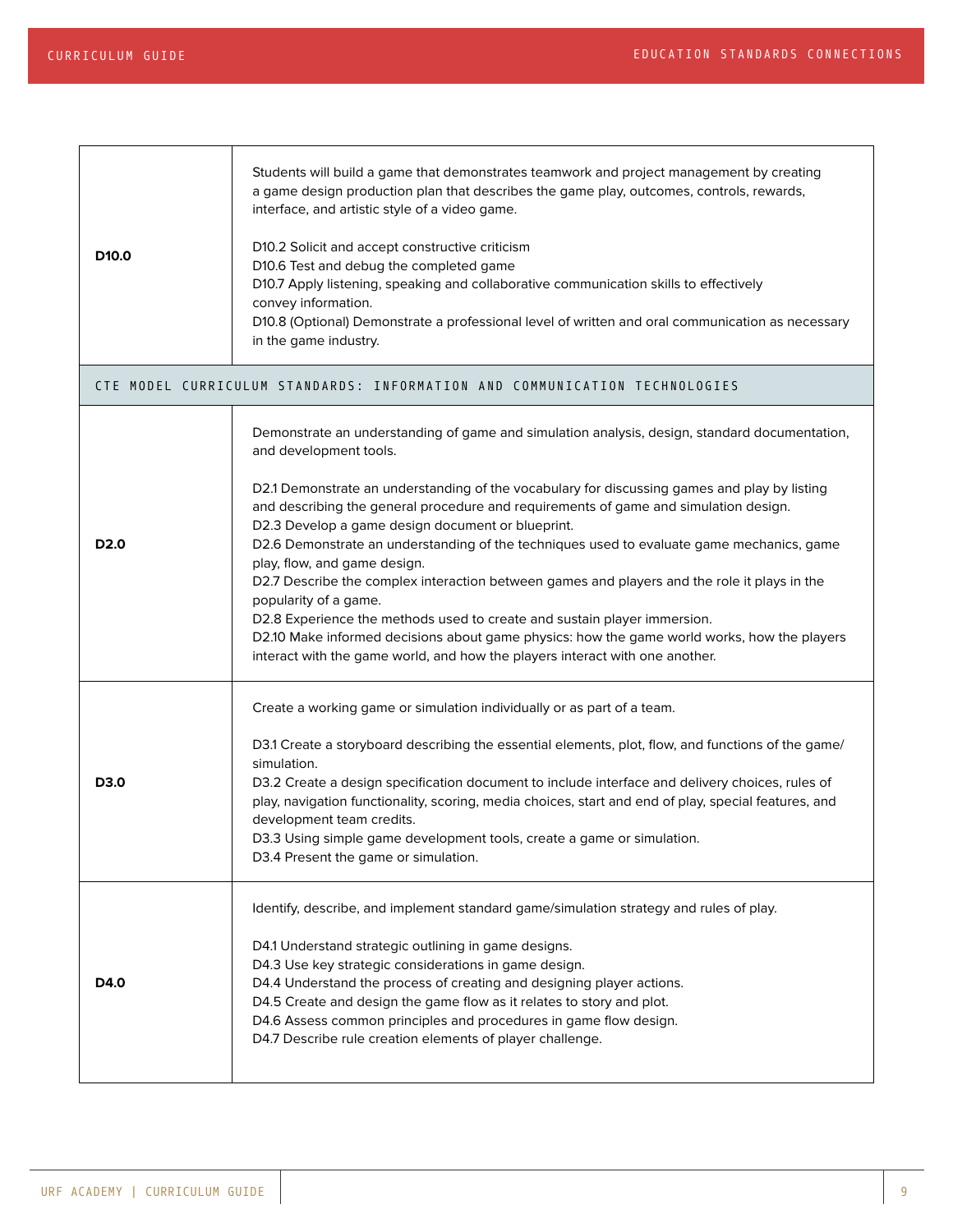### Sources

- 1. Mark Rosewater (2016). GDC talk on Magic: The Gathering.
- 2. Marc LeBlanc (2014). 8 Kinds of Fun.
- 3. Robin Hunicke, Marc LeBlanc, Robert Zubek (2014). MDA Framework.
- 4. Riot Games (2018). So You Wanna Make Games?? | Episode 10: Game Design.
- 5. Instructables. How to Make a Paper Football.
- 6. Sakichi Toyoda (1930s). Five Whys.
- 7. Extra Credits (2014). Fail Faster A Mantra for Creative Thinkers Extra Credits.
- 8. Mark Rosewater (2016). GDC talk on Magic: The Gathering.
- 9. Mark Rosewater (2016). GDC talk on Magic: The Gathering.
- 10. Mark Rosewater (2016). GDC talk on Magic: The Gathering.
- 11. Extra Credits (2013). Depth vs Complexity Why More Features Don't Make a Better Game - Extra Credits.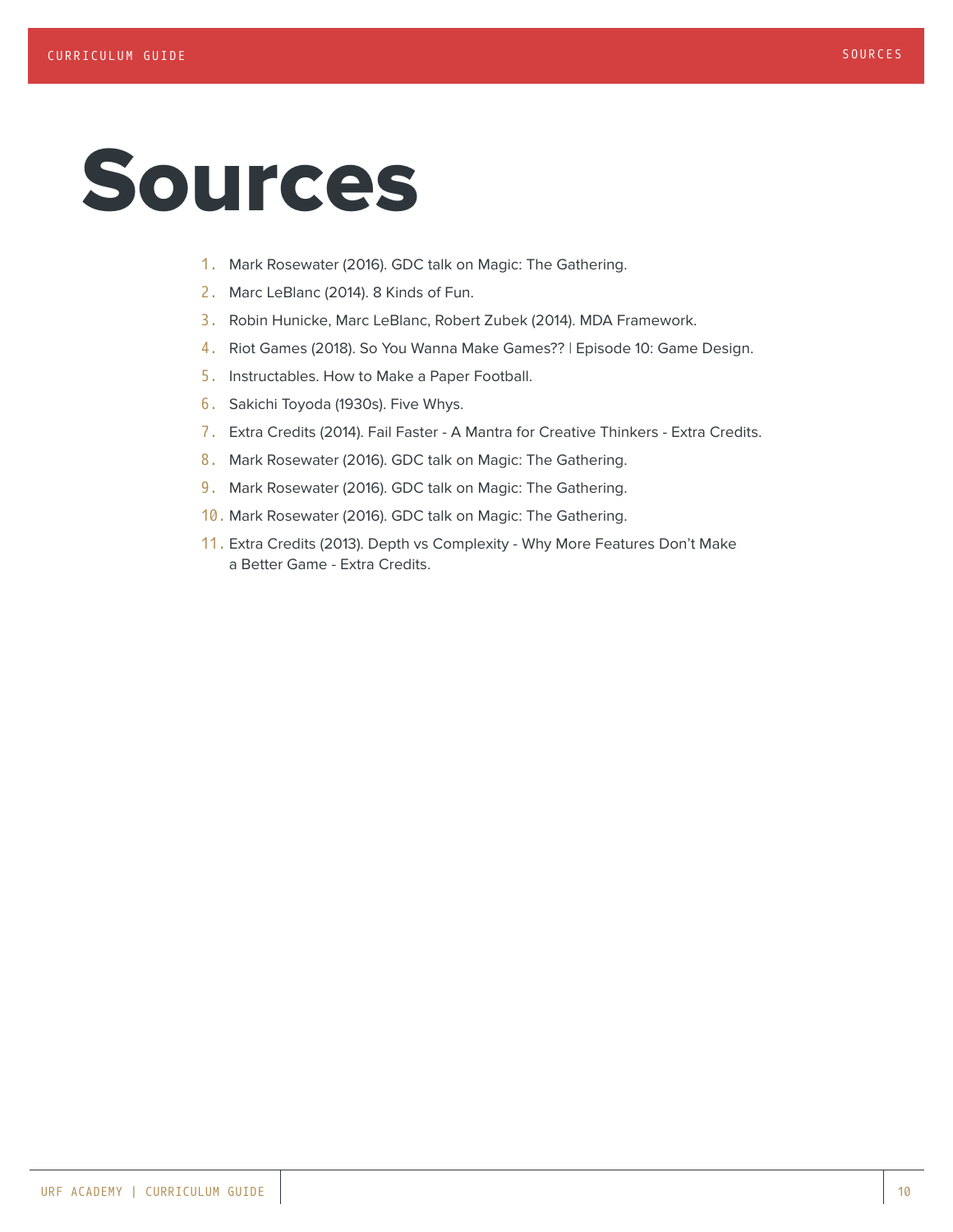## Vocabulary

| TERM                     | LESSON NUMBER | DEFINITION                                                                                                                                                                  |
|--------------------------|---------------|-----------------------------------------------------------------------------------------------------------------------------------------------------------------------------|
| <b>Game Feeling</b>      | $1 - 1$       | The emotional response the game evokes in the player. The same<br>game experience can result in a different emotional response for<br>different audiences.                  |
| <b>Player Experience</b> | $1 - 2$       | The impact of any given play session of a game on the player; its<br>gameplay, narrative, thematic, pacing, difficulty, etc.                                                |
| 8 Kinds of Fun           | $1 - 2$       | There are 8 kinds of fun: sensation, fantasy, narrative, challenge,<br>fellowship, discovery, expression, and submission.                                                   |
| <b>Sensation</b>         | $1 - 2$       | Fun derived from the senses; touch, auditory, visual.                                                                                                                       |
| Fellowship               | $1 - 2$       | Working together to complete an objective or to have fun through<br>a shared experience.                                                                                    |
| <b>Challenge</b>         | $1 - 2$       | Making meaningful decisions to overcome challenges and gaining<br>mastery over time to overcome increasingly difficult obstacles.                                           |
| Fantasy                  | $1 - 2$       | Living out a game experience as if you were a character in that world.<br>Sometimes also referred to as "immersion" by players.                                             |
| <b>Narrative</b>         | $1 - 2$       | Pleasure from experiencing a well-told story as it unfolds.                                                                                                                 |
| <b>Discovery</b>         | $1 - 2$       | Fun derived from exploring and learning new things, both externally (e.g.,<br>interacting with uncharted territories) and internally (e.g., self-discovery).                |
| <b>Expression</b>        | $1 - 2$       | Expressing oneself in the course of the game through acts like creating,<br>building, or making choices (e.g., Minecraft is a game with a high capacity<br>for expression). |
| <b>Submission</b>        | $1 - 2$       | Players seeking to relax and unwind with tasks that require low<br>cognitive load.                                                                                          |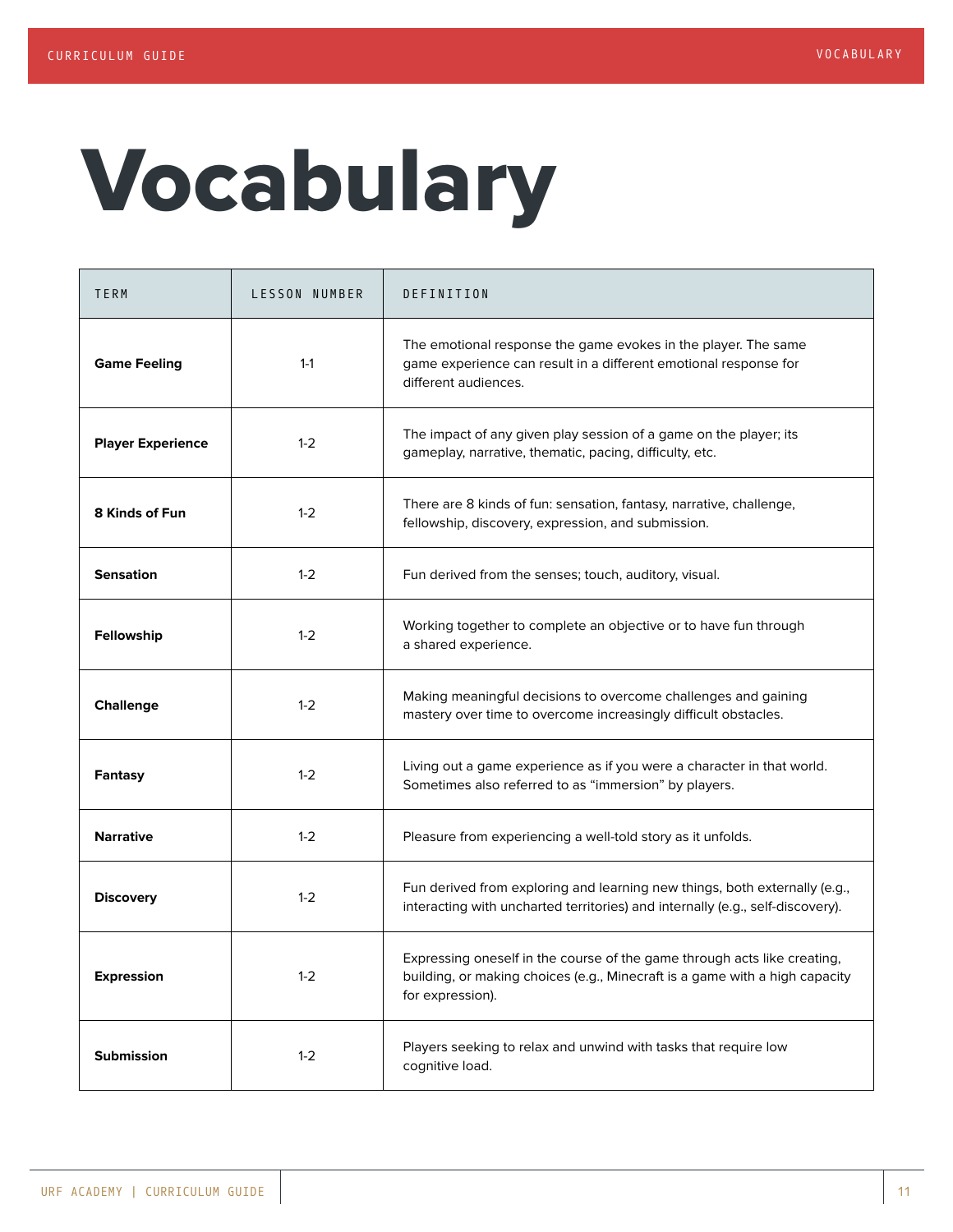| Goal                  | $2-1$   | Objectives you're trying to accomplish in a game, usually by overcoming<br>some kind of obstacle.                                                                                                                                                                                                                  |
|-----------------------|---------|--------------------------------------------------------------------------------------------------------------------------------------------------------------------------------------------------------------------------------------------------------------------------------------------------------------------|
| Pacing                | $2-1$   | The speed at which things happen in a game and demand a player<br>response. A fast-paced game might demand that players react very<br>quickly or be penalized, whereas a slow-paced game might place more<br>value on taking time to make strategic decisions.                                                     |
| <b>Playtesting</b>    | $2 - 2$ | One of the processes by which games in development are tested and<br>modified. Players play the unfinished game to identify issues. After<br>changes are made to the game, players test it again and see whether the<br>issues have changed, been solved, or been compounded.                                      |
| Opposition            | $3-1$   | The obstacles between a game's player(s) and the goal they're trying<br>to accomplish. In a noncompetitive game, this could take the form of<br>puzzles to solve, timers, a score to beat, or a difficult character to<br>defeat in battle. In a competitive game, "opposition" usually includes<br>other players. |
| <b>Flow</b>           | $3-1$   | A player being "in the zone," a state of being deeply immersed within<br>a game. Called "flow" because the experience goes smoothly, without<br>anything disrupting or distracting from the player's focus on the game.                                                                                            |
| <b>Core Game Loop</b> | $3-1$   | The repeated set of actions that comprise the organizing principle of the<br>game. Players engage in these actions repeatedly. For example, the core<br>game loop of Super Mario games is that Mario enters a level, navigates<br>around a series of obstacles, and reaches the flag at the end.                   |
| <b>Balance</b>        | $3-1$   | How easy or difficult the goals in a game are to accomplish. A<br>game is "balanced" whenever it is neither overwhelmingly easy nor<br>overwhelmingly difficult for the player to accomplish their goals.                                                                                                          |
| <b>Iteration</b>      | $3-1$   | In the context of game design, going through multiple rounds of<br>development and testing to get the game to a final state. Developers<br>make changes, test, make more changes, test, and repeat until the<br>product is ready.                                                                                  |
| <b>Five Whys</b>      | $3-1$   | A method of discovering the root cause of a problem by asking "why"<br>multiple times following the first order problem.                                                                                                                                                                                           |
| <b>Failing Fast</b>   | $3-1$   | In the context of game design, accepting failed ideas as part of the<br>creative process and moving on without lingering or trying to make a<br>failed idea work.                                                                                                                                                  |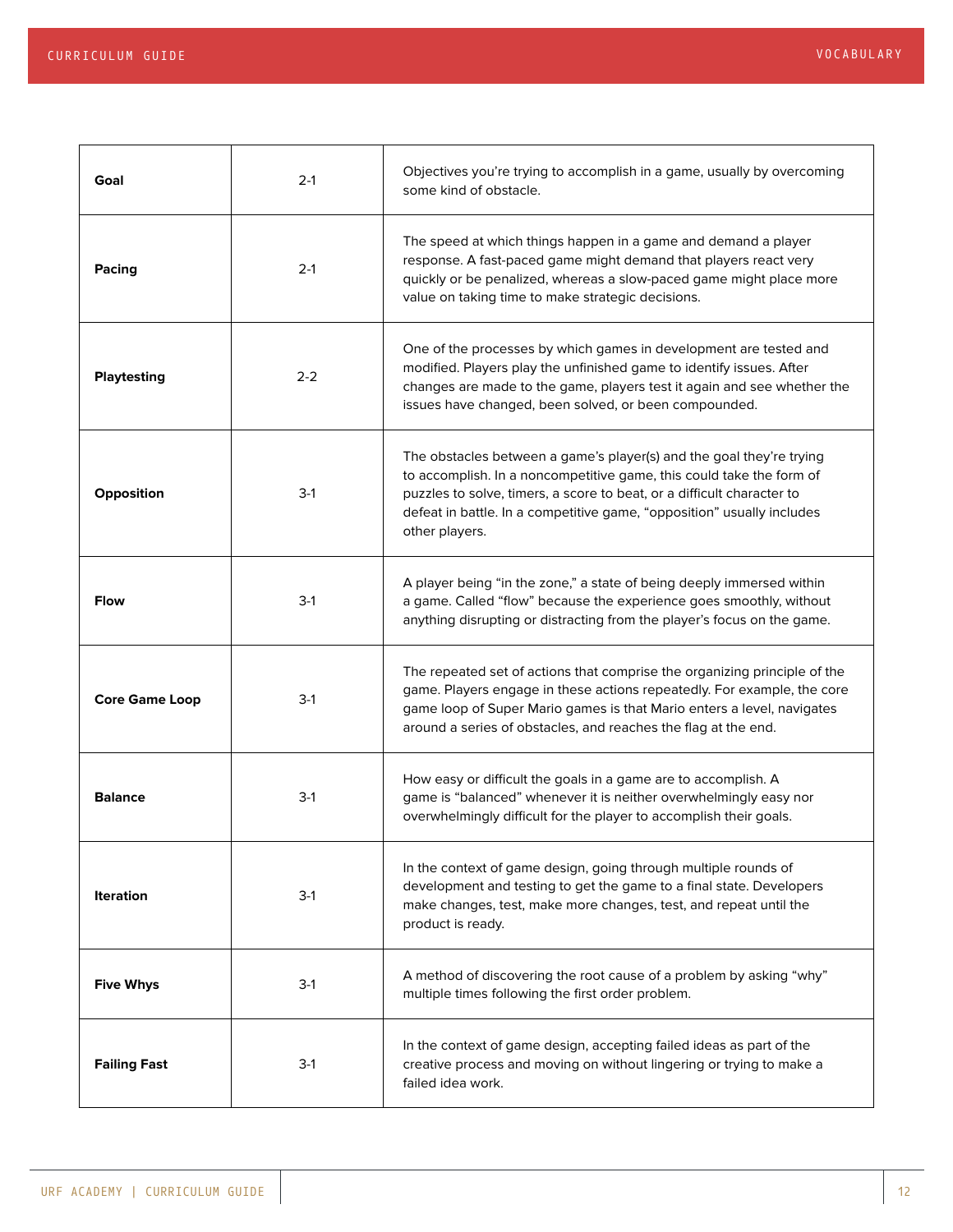| <b>Rules</b>      | $4-1$   | The guidelines by which a game operates and through which gameplay<br>is created, and within which players are expected to operate to<br>accomplish their goals. Includes elements such as game mechanics<br>and game systems.                                                                                                                                                                                                                                         |
|-------------------|---------|------------------------------------------------------------------------------------------------------------------------------------------------------------------------------------------------------------------------------------------------------------------------------------------------------------------------------------------------------------------------------------------------------------------------------------------------------------------------|
| <b>Thematic</b>   | $4-1$   | A unifying idea that is present throughout a game's mechanics, narrative,<br>audio, visual effects, and general aesthetic.                                                                                                                                                                                                                                                                                                                                             |
| <b>Complexity</b> | $4-1$   | The amount of information a player needs to know in order to<br>make a decision.                                                                                                                                                                                                                                                                                                                                                                                       |
| <b>Narrative</b>  | $4-1$   | The glue that ties gameplay and theme together. May be as direct<br>as a story being told, or a more subtle set of in-game justifications<br>that create a system of logic for how the gameplay operates within<br>the context of the theme. In Super Mario, the narrative reason Mario<br>has to navigate through the levels is because he's trying to save a<br>Princess (and he has to keep jumping through them because she's<br>perpetually in "another castle"). |
| <b>Resonance</b>  | $4-1$   | Emotional impact on players whenever the different elements of a game<br>consistently align with each other and with the game's theme. That<br>consistency creates a strong and immersive experience.                                                                                                                                                                                                                                                                  |
| <b>Dissonance</b> | $4-1$   | Emotional impact on players whenever the different elements of a game<br>don't match each other or the theme, drawing players' attention to the<br>mismatch rather than the game itself.                                                                                                                                                                                                                                                                               |
| Piggybacking      | $4-1$   | Use of preexisting knowledge to front-load game information to make<br>learning easier.                                                                                                                                                                                                                                                                                                                                                                                |
| <b>Mechanics</b>  | 5-1     | The actions, behaviors and mechanisms that a designer uses to<br>produce gameplay.                                                                                                                                                                                                                                                                                                                                                                                     |
| <b>Depth</b>      | $5-2$   | The ability for a player's decisions to result in meaningfully different<br>outcomes. It's often referred to as the "meaningful decisions" that players<br>make in a game.                                                                                                                                                                                                                                                                                             |
| <b>Breadth</b>    | $5-2$   | The number of decisions that a player can make at a given time.                                                                                                                                                                                                                                                                                                                                                                                                        |
| <b>Elegance</b>   | $5 - 2$ | The ratio of depth to complexity. The higher the depth and the lower the<br>complexity, the more elegant the design.                                                                                                                                                                                                                                                                                                                                                   |